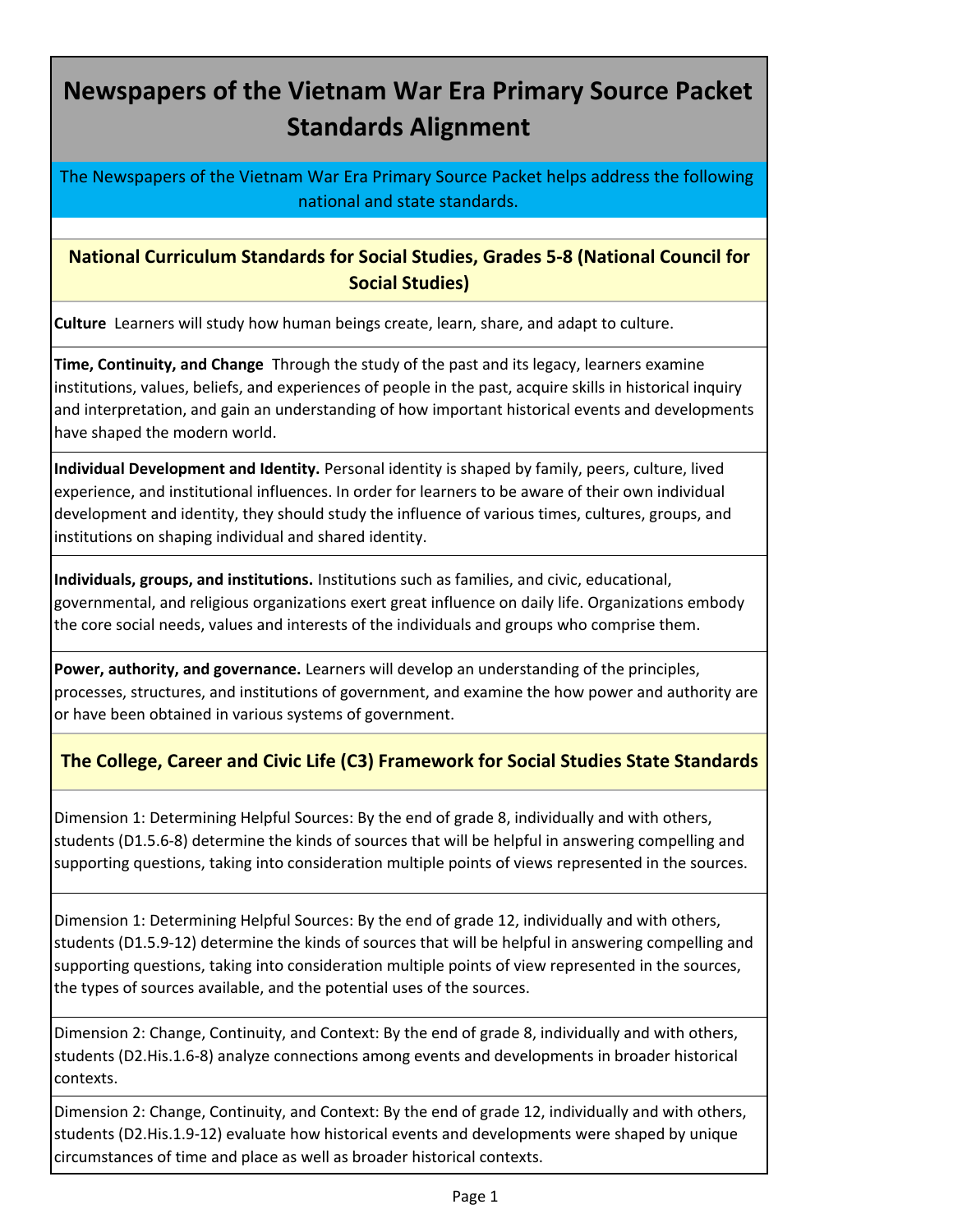Dimension 2: Change, Continuity, and Context: By the end of grade 8, individually and with others, students (D2.His.2.6-8) classify series of historical events and developments as examples of change and/or continuity.

Dimension 2: Change, Continuity, and Context: By the end of grade 12, individually and with others, students (D2.His.2.9-12) analyze change and continuity in historical eras.

Dimension 2: Change, Continuity, and Context: By the end of grade 8, individually and with others, students (D2.His.3.6-8) use questions generated about individuals and groups to analyze why they, and the developments they shaped, are seen as historically significant.

Dimension 2: Change, Continuity, and Context: By the end of grade 12, individually and with others, students (D2.His.3.9-12) use questions generated about individuals and groups to assess how the significance of their actions changes over time and is shaped by the historical context.

Dimension 2: Perspectives: By the end of grade 8, individually and with others, students (D2.His.4.6- 8) analyze multiple factors that influenced the perspectives of people during different historical eras.

Dimension 2: Perspectives: By the end of grade 12, individually and with others, students (D2.His.4.9- 12) analyze complex and interacting factors that influenced the perspectives of people during different historical eras.

Dimension 2: Perspectives: By the end of grade 8, individually and with others, students (D2.His.6.6- 8) analyze how people's perspectives influenced what information is available in the historical sources they created.

Dimension 2: Perspectives: By the end of grade 12, individually and with others, students (D2.His.6.9- 12) analyze the ways in which the perspectives of those writing history shaped the history that they produced.

Dimension 2: Historical Sources and Evidence: By the end of grade 8, individually and with others, students (D2.His.10.6-8) detect possible limitations in the historical record based on evidence collected from different kinds of historical sources.

Dimension 2: Historical Sources and Evidence: By the end of grade 12, individually and with others, students (D2.His.10.9-12) detect possible limitations in various kinds of historical evidence and differing secondary interpretations.

Dimension 2: Historical Sources and Evidence: By the end of grade 8, individually and with others, students (D2.His.11.6-8) use other historical sources to infer a plausible maker, date, place of origin, and intended audience for historical sources where this information is easily identified.

Dimension 2: Historical Sources and Evidence: By the end of grade 12, individually and with others, students (D2.His.11.9-12) critique the usefulness of historical sources for a specific historical inquiry based on their maker, date, place of origin, intended audience, and purpose.

Dimension 2: Historical Sources and Evidence: By the end of grade 8, individually and with others, students (D2.His.12.6-8) use questions generated about multiple historical sources to identify further areas of inquiry and additional sources.